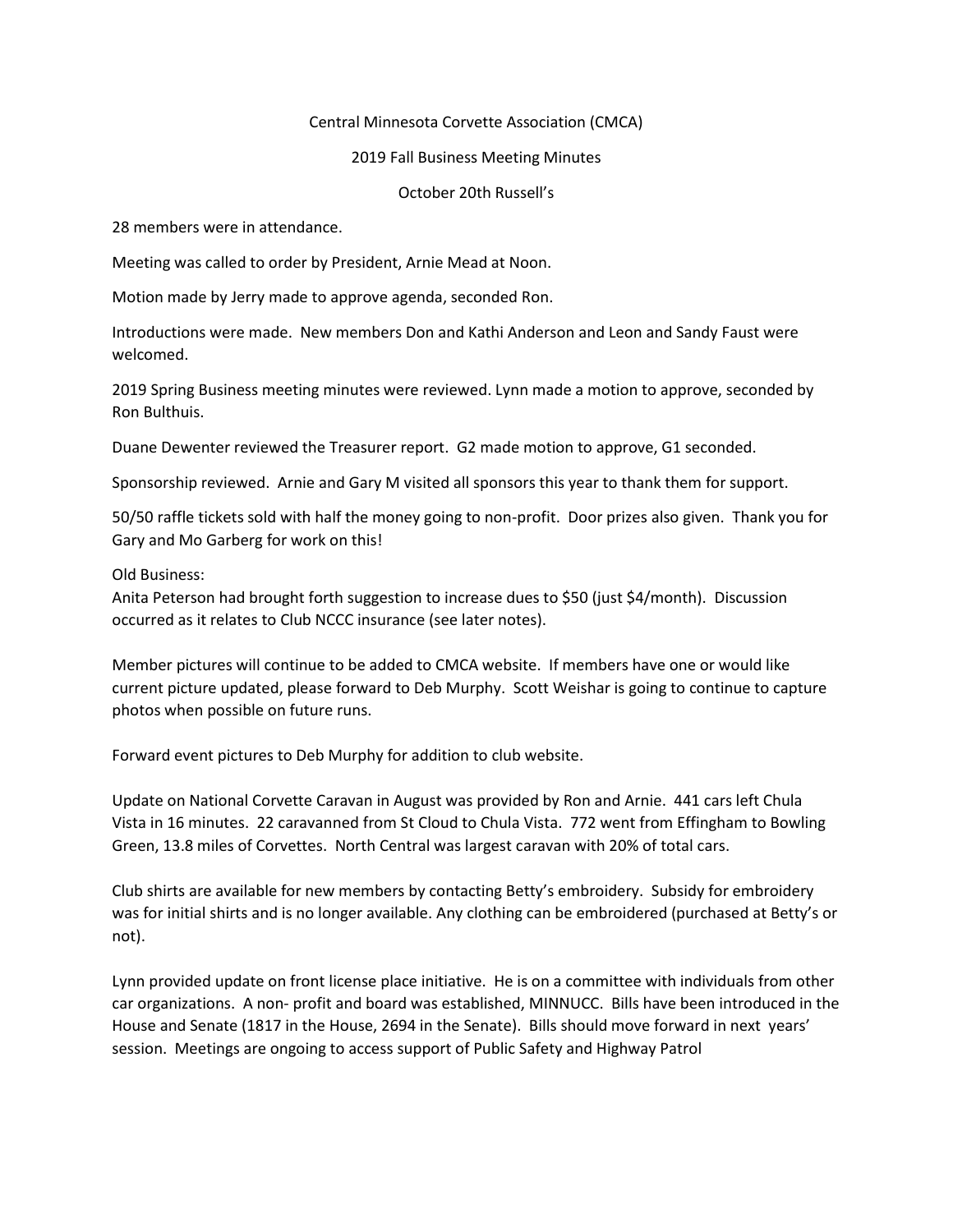Ron Bulthuis suggested association become members of National Corvette Museum. After discussion, idea was tabled due to budget limitation.

Ron and Mary are working on CMCA cling on for cars along with Tom Thoele memorial cling. The brick in Tom's memory has been purchased along with an additional brick for Sue and Ben.

## New Business:

Suggestion was made by Duane Dewenter to acquire insurance for CMCA. Insurance should protect club members at events, drive leaders, board of directors from liability or risk of law suits should an accident occur. A committee was created to research and ultimately make recommendation at Fall Business meeting. Committee leader is Gary McCarney. Other members include; Joel Diers, Arnie Mead and Duane Dewenter. Lynn reviewed coverage provided by NCCC and committee made recommendation to move forward. Duane provide impact of the insurance to our budget. This coverage is comparable in cost to a standard insurance policy that covers only officers and club. Significant discussion occurred and membership voted to increase CMCA dues to \$50 per year (motion Gary T, seconded Ron). This amount will be used to pay for insurance. Increase in CMCA dues may be necessary going forward should we have change to sponsorship (which currently subsidizes insurance). Money allocated to member activities was removed from 2020 budget to support insurance subsidy as well.

Insurance Information provided by Lynn relative to NCCC insurance (specific to Corvette Clubs).

- General liability with \$1 million in coverage
- Members covered at official event
- Umbrella at \$4million per occurrence
- Member Accident/crime covered
- Officer and Director coverage at \$2 million
- Premium is \$25 + \$10 initiation fee for primary member, \$10 extra for secondary member first year. Subsequent year premium is \$25 for primary member plus \$10 for secondary member.
- Covered events include events that are submitted to NCCC.
- At an event each primary and secondary member must sign waiver to ensure coverage for that event. This waiver is put on file with Insurance coordinator (Lynn)
- Any occurrence of incidence must be filed within 72 hrs. Instructions available thru NCCC.
- Premium payment must be made in December to ensure coverage for subsequent year. Timing of dues must be communicated to CMCA members.
- 51% of CMCA members must be members of NCCC. CMCA will require 100% participation (by laws to be modified)

Ron suggested membership to National Corvette Museum. He reviewed benefits, discussion occurred. Tabled to Fall Business meeting as there are more expenses in 2019-20 than originally budgeted.

All current Officers agreed to retain positions for 2020. Approved.

Mark your Calenders for December 27 Holiday Party at Brickyard in Clear Lake 5:30 pm. Thanks Mo and Gary for Hosting.